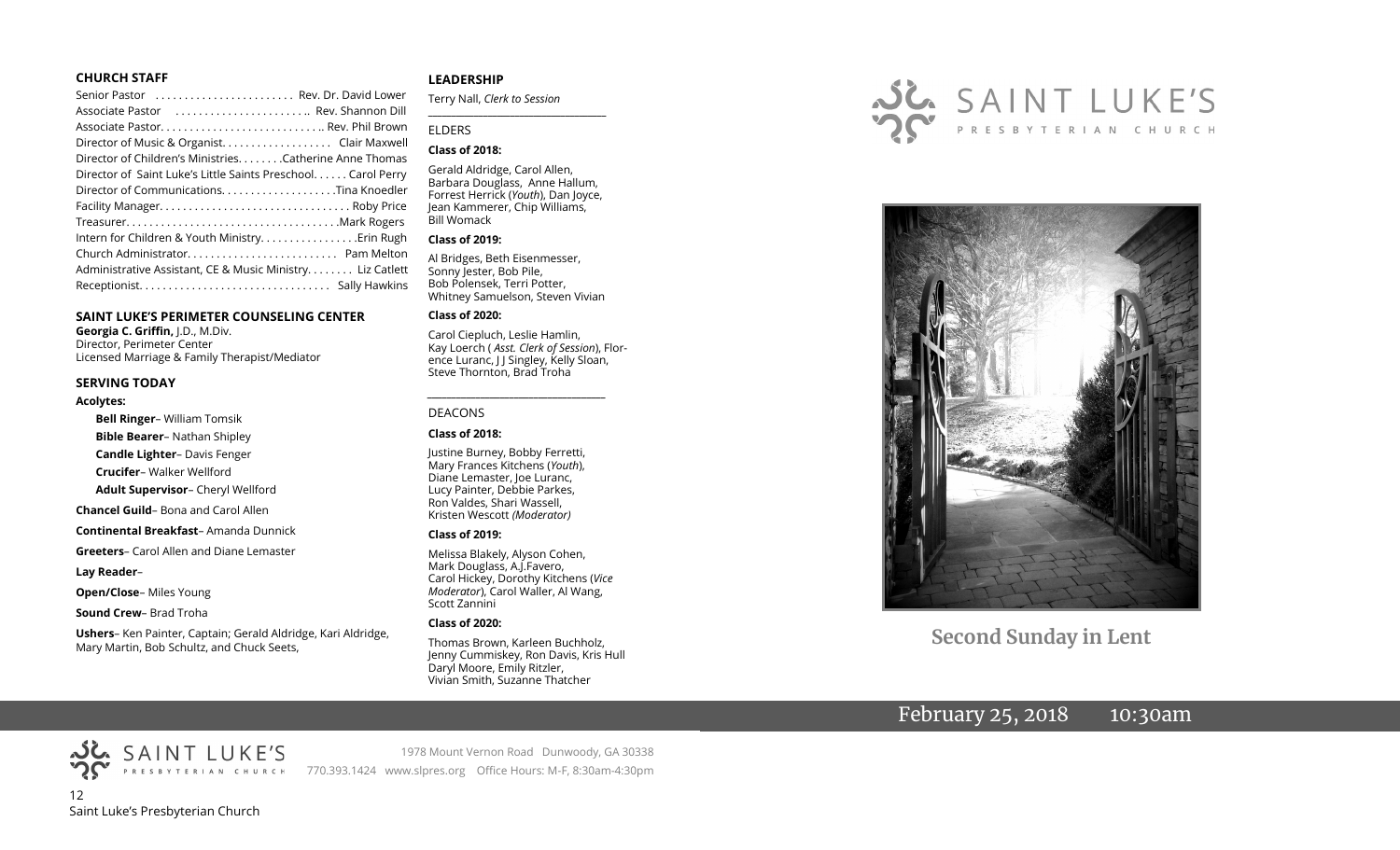

1978 Mount Vernon Road • Dunwoody, Georgia 30338 770.393.1424 • www.slpres.org

# **February 25, 2018**

Second Sunday in Lent

#### **Liturgical Color:** Purple

*Liturgical colors can orient us to the season of the church year and help to engage the sense of sight in worship. Purple marks the seasons of penitence and preparation, Advent and Lent.* 

# **SUNDAY SCHEDULE**

8:30am Chapel Communion Service 9:30am Sunday School 10:30am Sanctuary Worship Service *Nursery available at all services and Sunday School.* 

# MISSION

Responding to God's call and empowered by the Holy Spirit, we invite all to join us in knowing, serving, and sharing Jesus Christ here and around the world.

# VISION

To be a beacon of faith, hope, and love– every member an active disciple in Christ's ministry.

# **WELCOME, GUESTS!**

We are delighted you are worshipping with us.

**DURING** the Welcome, please print the requested information on the Friendship Pad and pass the Friendship Pad down the pew.

**AFTER** the worship service, please join us outside the Sanctuary where our Pastors or a church officer will be available to answer questions and provide you with a loaf of freshly-baked bread.

**FOR MORE** information about our programs, ministries or membership, please contact one of our Pastors at 770.393.1424, or visit our website: slpres.org.

 $\mathcal{D}_{\mathrm{r}}$ 

# **THAT ALL MAY WORSHIP**

**ASSISTIVE** A hearing loop is accessible by switching hearing aids to T-coil. Also, large print hymnals and back cushions are available. Please contact an usher for further assistance.

**CHILDREN** are a precious part of our church family, and we welcome them in worship. Worship notebooks and tactile activities are available on the back ledges of the sanctuary for preschool and elementary ages. Each week, children are invited to walk up for an age-appropriate message during "Tell Us Our Story." After that time, they may remain in worship, go to Faithful Friends (K-2nd) or go to child care (PreK and younger).

**SAINT LUKE'S SUPPER CLUB** — Come join with fellow Saint Luke's couples or singles for a potluck style dinner at a member's home! It's a great way to reconnect with old friends or meet new friends and share food, fellowship, and fun. The date is Saturday, March 10 around 7 pm.. Sign up on the poster in the lobby to host or participate. Call Fern Mitropoulos, 770.343.8996 with any questions. Please RSVP by Monday, March 5. Hope to see you there!

#### **IOH VOLUNTEERS NEEDED** — Interfaith

Outreach Home (IOH) provides transitional housing for homeless families. On the third Thursday of each month, when the adults have life skills training, Saint Luke's provides and delivers a meal which feeds about 10 adults and 15 children. Meal expenses are reimbursable by Saint Luke's. Volunteers are needed for the following Thursdays: March 15, April 19, and May 17. Please sign up in the church lobby or contact Al Bridges at [bridgtr@aol.com](mailto:bridgtr@aol.com) or 770.394.6581 to reserve your spot.

**FAMILY PROMISE** - Family Promise will be gearing up for the week of March 18 when our guests arrive to begin their stay with us. Thanks to our Saint Luke's family for your generosity of time and spirit! Can you believe it takes over 250 volunteer hours to complete a host week? Here is the link to sign up: [https://tinyurl.com/FPSLPC23.](https://tinyurl.com/FPSLPC23) Thank you.

#### **FROM THE GROUND UP, A DREAM**

**FULFILLED** — Be a part of doing something really good right here in Atlanta. Join in the fun of helping Ms. Lisa Reyes and her daughter, Alexandria, build their Habitat house at 1484 Akridge Street NW. The fun begins on March 10 and continues for seven more days through April 28, skipping March 31. All workdays are Saturdays except for April 26, which is a Thursday. Invite your friends to join you! For Lisa, building her house will be a dream fulfilled, from the ground up!

The first workday, all volunteers meet at the Atlanta Habitat Warehouse at 824 Memorial Drive SE where they will enjoy a delicious breakfast.

We will have the usual car pool arrangement. If you need a ride or are willing to drive, meet at the church parking lot (Manhasset Street) in time for a 7am departure each workday. Register on the internet at the Atlanta Habitat Volunteer Hub Site using the following link. Please sign up a week prior to the day you plan to work:

www.stlukes.atlantahabitat.volunteerhub.com

Questions? Contact any one of the members of Saint Luke's Habitat Leadership Team. Email Daryl at ddmore@yahoo.com. The Team: Val DeFriece, Ted Guerrant, Diane Markel, TomMcIntosh, Daryl Moore, Bill Womack, and Ellen Womack.

**THORNWELL** — Join us June 7-9 for the Thornwell mission trip. This trip is perfect for any age. Grab your spot today!! For questions email Christine Crutchfield at [gafrog01@hotmail.com.](mailto:gafrog01@hotmail.com)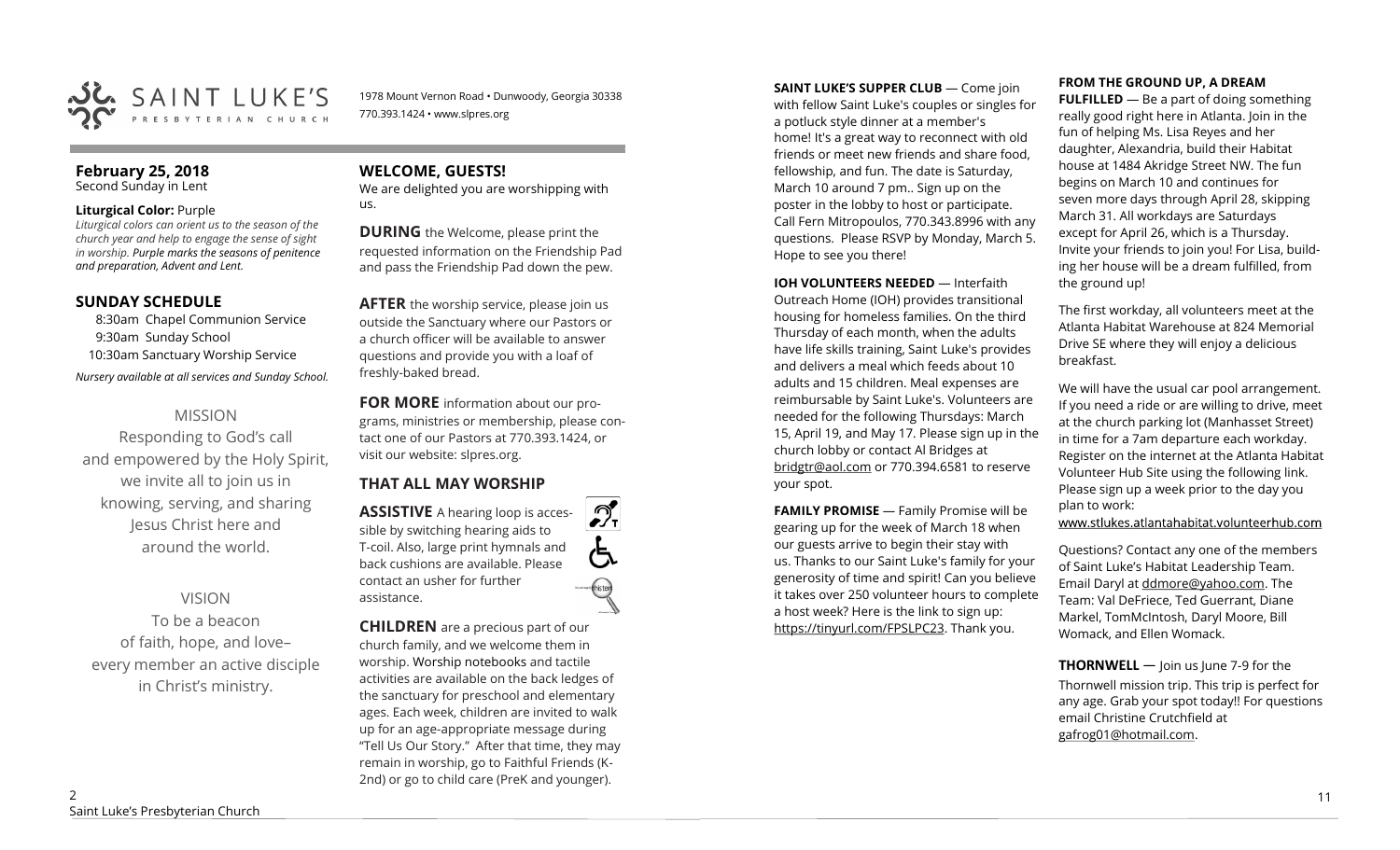# YOUTH MINISTRY

**Phil Brown philbrown@slpres.org / 770.393.1424 ext. 238**   $\_$  ,  $\_$  ,  $\_$  ,  $\_$  ,  $\_$  ,  $\_$  ,  $\_$  ,  $\_$  ,  $\_$  ,  $\_$  ,  $\_$  ,  $\_$  ,  $\_$  ,  $\_$  ,  $\_$  ,  $\_$  ,  $\_$  ,  $\_$  ,  $\_$  ,  $\_$ 

#### **HERE'S WHAT'S COMING UP IN YOUTH MINISTRY:**

#### **TODAY, FEBRUARY 25:**

Sunday school at 9:30am-10:15am in Youth room.

#### **TODAY, FEBRUARY 25, HUNGER WALK, GA STATE STADIUM (OLD TURNER FIELD)**

The youth will walk with 16,000 people to help end hunger in Atlanta. The money raised goes directly to our ministry partners, the Atlanta Community Food Bank, and the Presbytery's Grants for Hunger Ministries. If you would like to support this cause, please place a check in Phil's box and mark Hunger Walk in the memo line.

#### **HIGH SCHOOL RETREAT, MARCH 16-18**

Registration is open: register under Youth Ministry on the website. We will need adults. Cost is \$120 per youth/ free for adults who come along. The cost includes transportation, meals (except for lunch on the way home), lodging, high ropes course, and programming. Registrations due March 1. Payments and paperwork March 10. We will leave Saint Luke's at 6pm on Friday and return mid-afternoon on Sunday.

# MUSIC MINISTRY

**Clair Maxwell clairmaxwell@slpres.org / 770.393.1424 ext. 227** 

 $\_$  ,  $\_$  ,  $\_$  ,  $\_$  ,  $\_$  ,  $\_$  ,  $\_$  ,  $\_$  ,  $\_$  ,  $\_$  ,  $\_$  ,  $\_$  ,  $\_$  ,  $\_$  ,  $\_$  ,  $\_$  ,  $\_$  ,  $\_$  ,  $\_$ 

#### **CHOIR REHEARSALS ON WEDNESDAYS**

5:00-5:45pm Cherub Choir, Ages 4-5, *Yvonne Miller, Director*  5:00-5:45pm Westminster Choir, Grades 1-5, *Clair Maxwell, Director*  6:30-7:20pm Festival Ringers, Youth & Adults, *Clair Maxwell, Director*  7:30-9:00pm Chancel Choir, Youth & Adults, *Clair Maxwell, Director* 

#### **CHASTAIN AT SAINT LUKE'S**

Save the date, Sunday, April 22 at 6:30pm. Performing slots are open. Contact Clair Maxwell with your interest in participating. clairmaxwell@slpres.org.

# **In Preparation for Worship**

"Open to me the gates of righteousness, that I may enter through them and give thanks to the Lord. This is the gate of the Lord; the righteous shall enter through it" *- Psalm 118:19-20*

# **Gathering Prayer**

**Prelude** Prelude *Searle Wright* 

#### **Chiming of the Hour**

#### **Welcome and Announcements**

*If you are new to Saint Luke's today, welcome, we are so glad you are here! We have a gift of fresh bread we would love to give to you as a token of our gratitude. Please introduce yourself after worship to receive your welcome gift.*

*Please take the time now to fill out the Friendship Pads situated at the end of each pew. Write down your names and pass the pad down the pew, so that you may greet your pew neighbors by name and that we may know you are here.*

#### **Call to Worship\*** from John 10 and Psalm 23

Leader: O God in Christ, you are the good shepherd,

- **People: you lead us to green pastures, to still waters, and restore our souls.**
- Leader: O God in Christ, you are the gateway to abundant life.
- **People: In you, goodness and mercy follow us our whole life long.**
- Leader: Let us dwell in the house of the Lord with worship and praise.

**Opening Hymn #720\*** Jesus Calls Us GALILEE

### **Call to Confession\***

Leader: The Lord be with you. **People: And also with you.** Leader: Let us pray.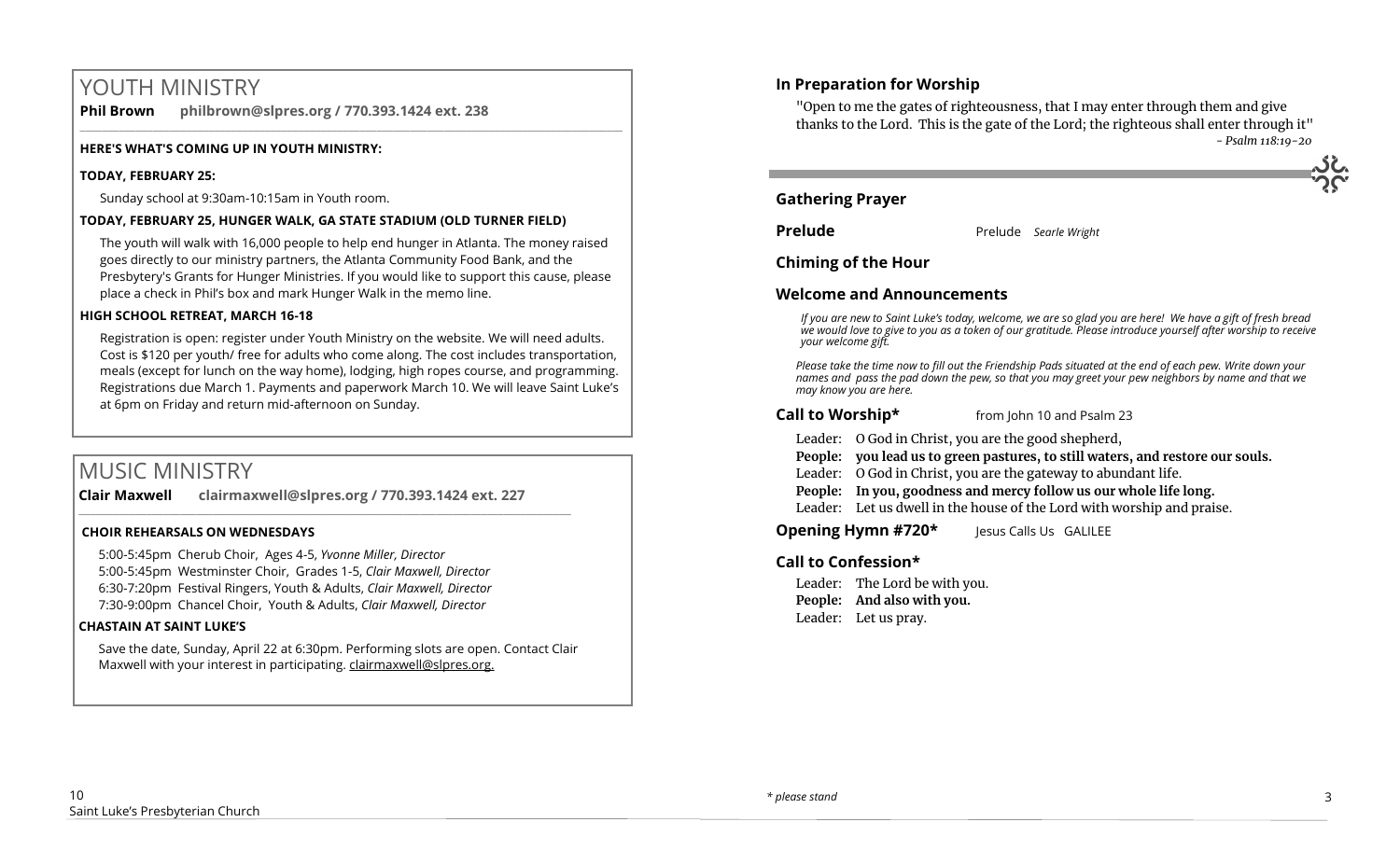### **Prayer of Confession\***

**Holy God, we confess to you and one another that we have not always followed Christ's call or example. We have looked for our own ways in and out, and therefore gone astray. Lead us back into your fold and guard our souls. Let us out to the abundant pastures of righteous living that you have shown to us in Jesus. Hear also the personal confessions on our hearts…***(Silence is kept for personal reflection.)*

Leader: Lord, in your mercy. **People: Hear our prayer. Amen.**

# **Assurance of Forgiveness\***

#### **Song of Praise #468\*** In My Life *LORD, BE GLORIFIED*

**In my life, Lord, be glorified; be glorified. In my life, Lord, be glorified today.**

## **Passing of the Peace of Christ\***

Leader: May the peace of Christ be with you. **People: And also with you.**

### **Prayer for Illumination**

### **Scripture Lesson** John 10:1-18, *pages 97-98 of the New Testament*

Leader: The Word of the Lord. **People: Thanks be to God.**

#### **Tell Us Our Story Catherine Anne Thomas Catherine Anne Thomas**

*Faithful Friends for PreK, Kindergarten and First Grade will meet today. Parents may register children in the narthex and pick up after worship in the Harbor. Parents may take their younger children (through PreK) to our nursery, Room 120 in Sheppard Hall.* 

### **Psalter #473** Shepherd Me, O God (Psalm 23) *SHEPHERD ME*

*For today's incantation of the psalm, the choir will sing the verses, and the congregation will sing the refrain from the hymnal.*

| Sermon     | The Good Shepherd and The Gateway         | Kari Young &<br>David Lower |
|------------|-------------------------------------------|-----------------------------|
| Hymn #366* | Love Divine, All Loves Excelling HYFRYDOL |                             |

# S P L A S H ! CHILDREN'S MINISTRIES

**Catherine Anne Thomas cathomas@slpres.org / 770.393.1424 ext. 228 \_\_\_\_\_\_\_\_\_\_\_\_\_\_\_\_\_\_\_\_\_\_\_\_\_\_\_\_\_\_\_\_\_\_\_\_\_\_\_\_\_\_\_\_\_\_\_\_\_\_\_\_\_\_\_\_\_\_\_\_\_\_\_\_\_\_\_\_\_\_\_\_\_\_\_\_\_\_\_\_\_\_\_\_\_\_\_\_\_\_\_\_\_\_\_\_\_\_\_\_\_\_\_\_\_\_** 

#### **LENT IS HERE!**

Families with children are invited to pick up a Lent Activity Guide in the main lobby. Prepare your hearts!

#### **FEAST, DINNER AT 5:45PM AND PROGRAMMING AT 6:25PM**

**Heroes of the Bible, Age 3 through Kindergarten** — We'll keep learning about the exciting adventures of people who did great things for God. We can do great things for God, too! Room 120.

**Grow Together Now, 1st Grade through 5th Grade** — Our learning focus for this session will be Humility, Kindness and Cooperation. We'll examine these virtues through the lens of scripture as well as our own lives. This class learns through a lively assortment of group activities; always something new! 1st- 3rd– The Dock and 4th & 5th– The Lighthouse.

### **FEAST VARIETY SHOW**

Wednesday, March 7 at 6:30pm on the Great Hall stage. All acts and all ages are welcome! Sign up on the poster in the lobby.

# **SHIPWRECKED!**

Shipwrecked VBS registration will be "live" very soon. Get ready for an adventure to an uncharted 'island" experience where kids are anchored in the truth that Jesus helps them in many ways to weather life's storms.

As our kids will soon be shipwrecked; your cast-offs can help our castaways! Here are some of the things needed for VBS. Bring all items to the office across the hall from the copy room. If you have questions or need us to pick up any item, please contact Catherine Anne at [cathomas@slpres.org.](mailto:cathomas@slpres.org)

- Boxes- from medium to large appliance size.
- Dropcloths
- Long paper tubes- wrapping, carpet, etc.
- Clear Plastic Bowls- i.e. dollar store or leftover from catering.
- Clear Christmas Lights- only if you do not need them back.
- Artifical Palm Trees- can be returned.
- Tiki Torches
- Raffia or Straw Fringe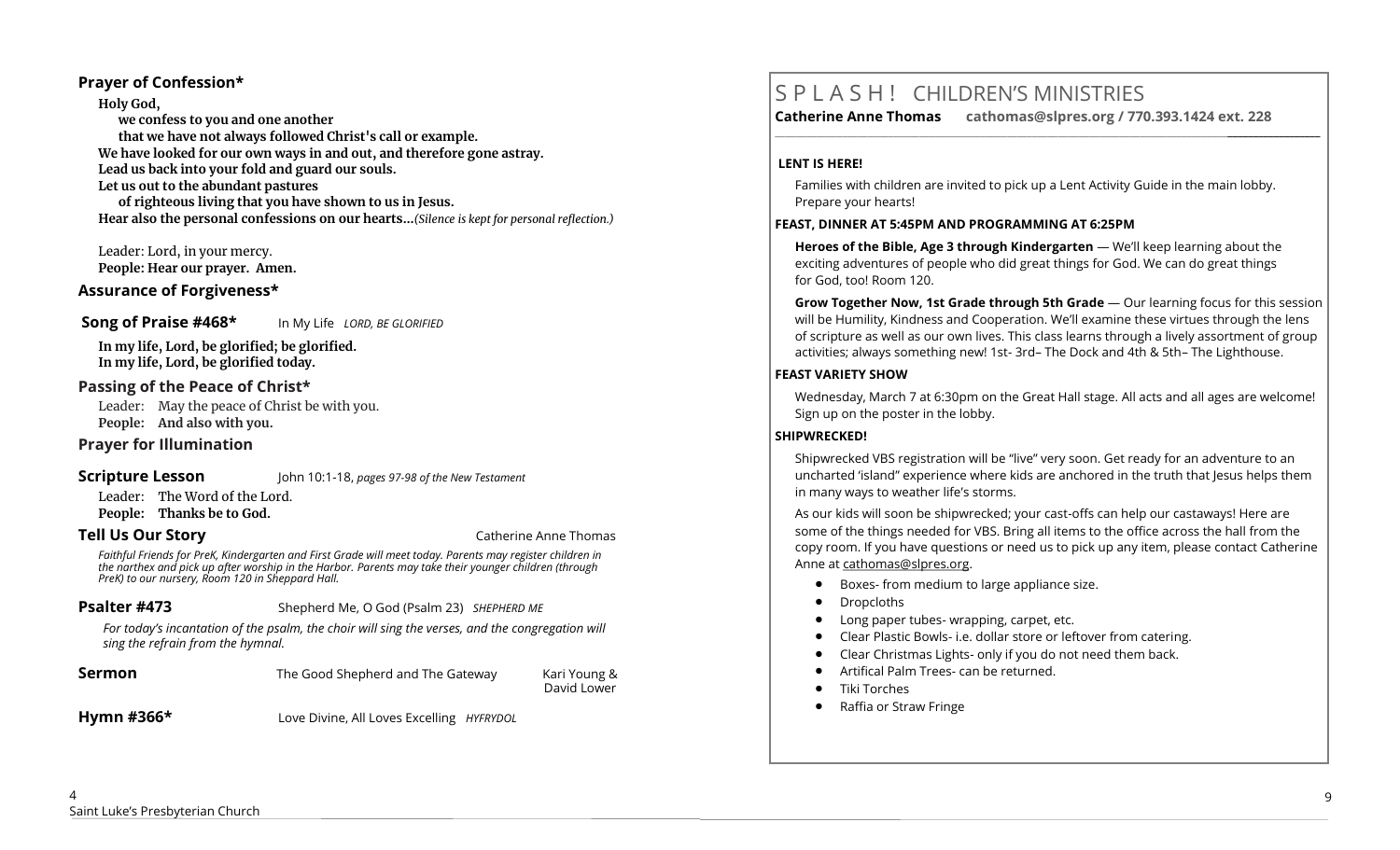# ADULT MINISTRY

**Shannon Dill shannondill@slpres.org / 770.393.1424 ext. 229** 

# **ADULT SUNDAY SCHOOL**

Individual classes have begun. Please see the website for a full description of each class. (http://slpres.org/program-ministries/adult-ministry/sunday-school)

 $\_$  ,  $\_$  ,  $\_$  ,  $\_$  ,  $\_$  ,  $\_$  ,  $\_$  ,  $\_$  ,  $\_$  ,  $\_$  ,  $\_$  ,  $\_$  ,  $\_$  ,  $\_$  ,  $\_$  ,  $\_$  ,  $\_$  ,  $\_$  ,  $\_$ 

Faith Foundations: Room 232 House to House: Room 203 Seasons of the Spirit: Room 231/233 Soul Food: Room 234/236

## **FRIDAY MORNING MEN'S BIBLE STUDY**

Fellowship and Bible study every Friday from 6:40-8am in the Parlor with Dan Joyce.

# **BIBLE STUDY: "WAYFARERS"**

Come join David, Shannon or Phil as this week's preacher leads a study of the scripture for the upcoming Sunday's worship. Meet on Wednesdays at 10am in the church library.

# **LENTEN JOURNAL/STUDY**

To access the Lenten Journal/Study please go to this link: http://tinyurl.com/slpclent2018. The journal is entitled *Meeting Jesus in the Gospel of John*; a six week offering of prayer and reflection from the Society of Saint John the Evangelist and the Center for Ministry of Teaching at Virginia Theological Seminary. Everyone can sign up to receive daily videos - sign up here: [http://meetingjesusinjohn.org.](http://meetingjesusinjohn.org/) Hard copies of the journal/study are available in the church lobby.

# Affirmation of Faith\* **Apostles'** Creed

**I believe in God, the Father Almighty, Maker of heaven and earth, and in Jesus Christ, His only Son, our Lord; who was conceived by the Holy Ghost, born of the Virgin Mary, suffered under Pontius Pilate; was crucified, dead, and buried; He descended into hell; the third day He rose again from the dead; He ascended into heaven, and sitteth on the right hand of God the Father Almighty; from thence He shall come to judge the quick and the dead. I believe in the Holy Ghost; the holy catholic Church; the communion of saints; the forgiveness of sins; the resurrection of the body; and the life everlasting. Amen.**

# **Prayers of the People**

**The Lord's Prayer Our Father, who art in heaven, hallowed be thy Name, thy kingdom come, thy will be done, on earth as it is in heaven. Give us this day our daily bread; and forgive us our debts, as we forgive our debtors; and lead us not into temptation, but deliver us from evil. For thine is the kingdom, and the power, and the glory, forever. Amen**